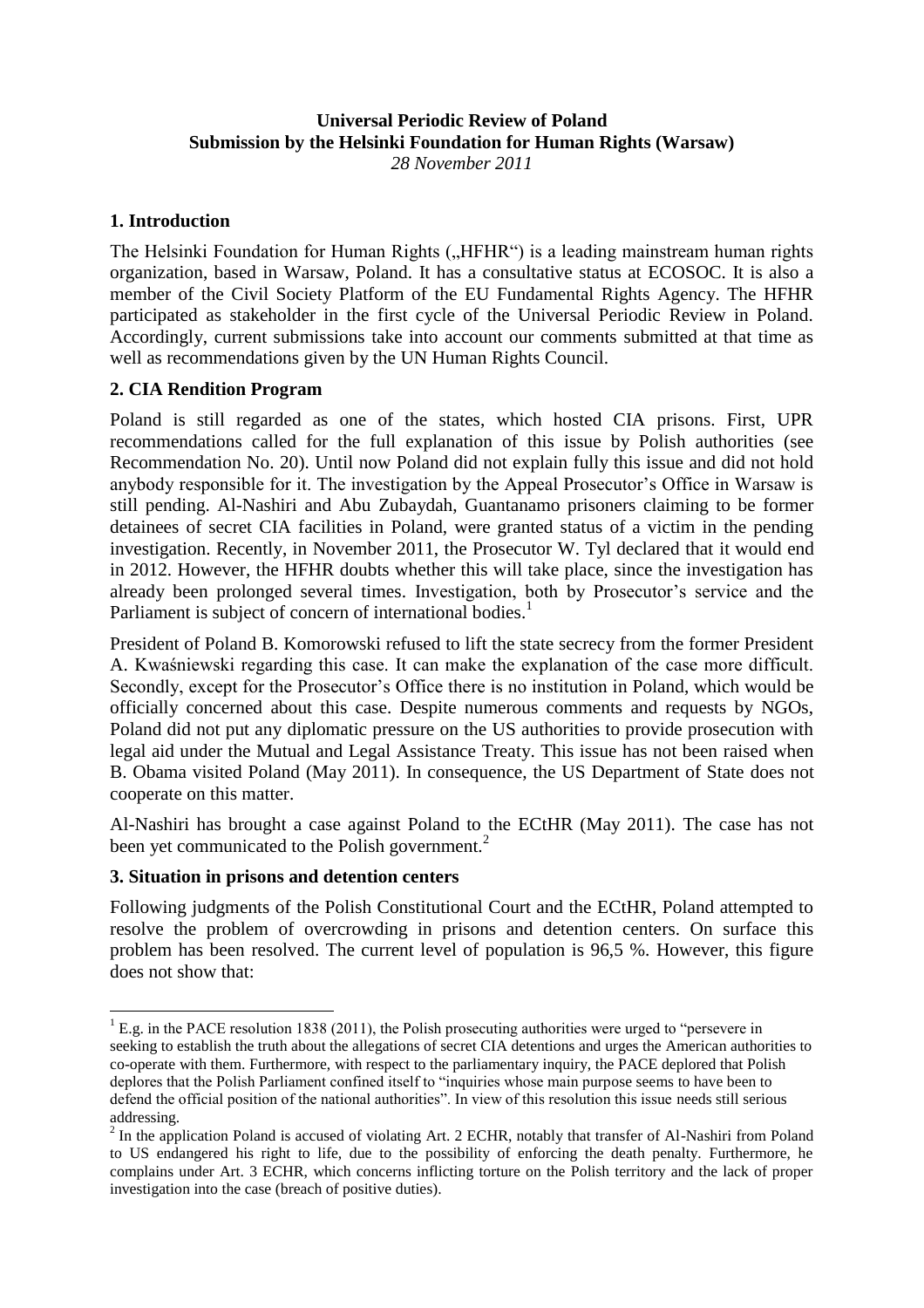- there might be discrepancies between penitentiary units as regards number of inmates in a single cell. Statistically, problem of overcrowding may be resolved, but still some number of prisoners may live in smaller than required cells<sup>3</sup>;

- space traditionally used for recreation and resocialization, has been transformed into cells for prisons. In consequence, resocialization efforts suffer due to such policy;

- more than 44.000 persons wait for the enforcement of their imprisonment. Such a situation, when prison sentence is not implemented, puts into question the rule of law;

- Polish standard is lower (3 m2 per inmate) than required by the CPT (4 m2).<sup>4</sup>

Health care in prisons is another problem. The health system in penitentiary units is of bad quality. In some cases the life of prisoner is in danger. In a couple of cases<sup>5</sup> Poland was heavily criticized for the lack of proper treatment of prisoners. Another problem is the situation of so-called "dangerous" prisoners and detainees. There is no procedure for periodical evaluation of their status. Some of them remain "dangerous" even over the whole period of their term in prison, in much worse conditions than ordinary prisoners.<sup>6</sup> The CPT stated the Polish regime for "N" status prisoners should be fundamentally reviewed. Solitary confinement or small-group isolation for extended periods is more likely to de-socialise than re-socialise people.

## **4. Police brutality**

The HFHR still observes cases of police brutality. One of the most important case, still unexplained, concerns the alleged killing by police officer of Maxwell Itoya, Nigerian citizen. The investigation is still pending. During recent demonstrations on 11 November 2011 in some cases police abused the force. Furthermore, the HFHR currently intervenes in a case, where the police was brutal and used offensive homophobic language. In our opinion, the level of police brutality is a result of inadequate training and methods of recruitment to police. Furthermore, cases of police brutality often go unpunished and are not properly investigated by police and prosecutor's office.

#### **5. Effectiveness of courts**

Length of court proceedings still constitutes one of the most important problems with respect to rights and freedoms<sup>7</sup>. It is a result of complex set of causes such as:

 $\overline{a}$  $3$  The detailed statistical data from November 2011 indicates that in 15 facilities the occupancy level exceeds 100 %, in some residential wards reaching the alarming level of 115 %. It should be mentioned that also the OPCAT National Preventive Mechanism revealed that the officially declared general capacity of penal institutions is often increased by providing additional space such as sick bays, units for mothers with children, as well as, isolated cells.

<sup>&</sup>lt;sup>4</sup> In its last report the CPT reiterated its recommendation that the Polish authorities revise norms fixed by legislation, ensuring that they provide for at least 4 m2 per inmate in multi-occupancy cells.

<sup>&</sup>lt;sup>5</sup> Wierzbicki v. Poland, Appl. No. 48/03, judgment of 19 April 2010; Iwańczuk v. Poland, Appl No. 25196/94, judgment of 15 November 2001; *Kaprykowski v. Poland*, Appl. No. 23052/05, 3 February 2009; *Kupczak v.*  Poland, Appl. No. 2627/09, judgment of 25 January 2011; Jasińska v. Poland, Appl. No. 28326/05, judgment of 1 June 2010, *Orchowski v. Poland,* Appl. No. 17885/04, judgment of 22 October 2011; *Wenerski v. Poland*, Appl. No. 44369/02, judgment of 20 January 2009.

<sup>&</sup>lt;sup>6</sup> In 2007 Mirosław Piechowicz brought a case against Poland to the ECtHR (Appl. No. 20071/07) related to the status of dangerous prisoner. Relying on Article 3 and Article 8 of the Convention, the applicant alleges that the continued application of the dangerous detainee regime to him, in particular his solitary confinement, has been in breach of these provisions. In this regard, he stresses his prolonged and excessive isolation from his family, the outside world and other detainees.

<sup>&</sup>lt;sup>7</sup> Kudła v. Poland, Appl. No. 30210/96, judgment of 26 October 2000; *Hołowczak v. Poland*, Appl. No. 25413/04, judgment of 4 March 2008; *Żelazko v. Poland*, Appl. No. 9382/05, judgment 4 March 2008.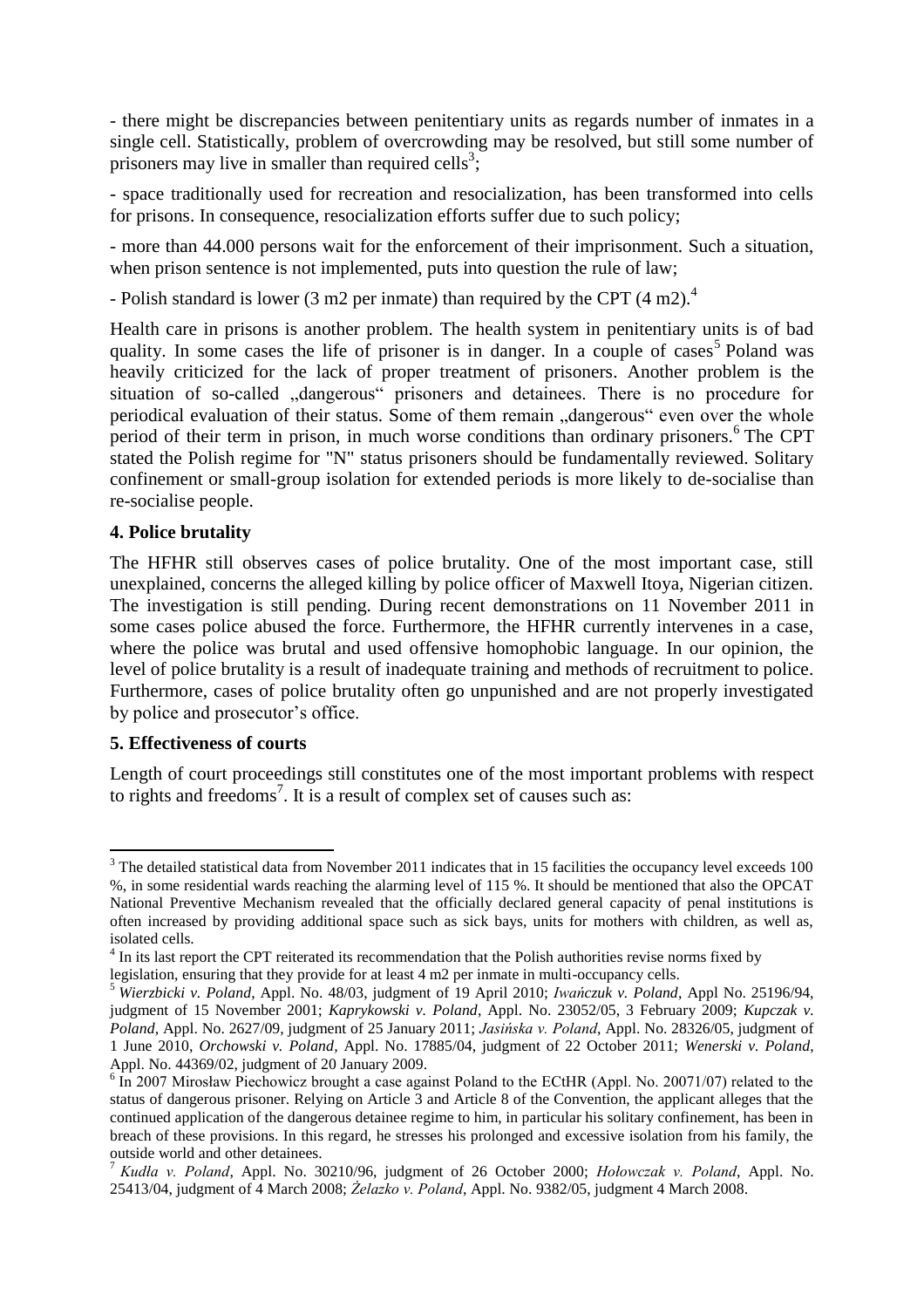- wrong administration of judiciary, lack of professional system of personal management in judiciary;

- burdensome court procedures in certain types of cases;
- underdeveloped ADR methods (such as mediation);
- slow process of IT development;
- growing number of matters delegated for court's resolution;
- difficulty in obtaining expert opinions;
- in criminal matters possibility to remand the case for a new adjudication.<sup>8</sup>

Also prosecutorial proceedings or enforcement of court's judgments suffer due to protractedness. There is an instrument that allows for complaining on the length of proceedings. Under the Law of 17 May 2004, victim of such abuse may complain to the court and obtain compensation. The law in general operates properly and has certain impact on increasing the speed of court proceedings. Nevertheless, the problem is still substantial and needs addressing with complex reform of judiciary.<sup>9</sup>

## **6. Right to fair trial and right to defend yourself in court**

Excessive length of the court proceedings has a significant impact on the right to a fair trial. It is also combined with the problem of the length of pretrial detention that affect the right to defense.<sup>10</sup> In many cases the gravity of the charges is recognised by the courts as the only justification for long periods of pretrial detention. The right to fair trail in Polish procedure is also affected by the limited access to a lawyer. The CPT emphasized that without a fullyfledged legal aid system, the right of access to a lawyer will remain purely theoretical. Properly funded system of legal aid for persons in police custody who are not in a position to pay for a lawyer should be developed as a matter of urgency and be applicable from the very outset of police custody. The ECtHR claimed that the applicants were undoubtedly directly affected by the lack of access to a lawyer during their questioning by the police.<sup>11</sup>

Another problem is the degree of access to the case-file by the lawyer and detainee.<sup>12</sup> In practice the detainee in some cases did not have the opportunity of effectively challenging the evidence on which his detention was based. Recent changes adopted by the Parliament<sup>13</sup> address this problem only partially. According to the ECtHR an important issue is the nonfulfillment of informative obligation of the courts that affects the fairness of the proceedings.<sup>14</sup>

#### **7. Privacy and data protection**

 $\overline{\phantom{a}}$ <sup>8</sup> The HFHR monitors cases that were four or five times remitted for new adjudication by courts of second instance.

<sup>9</sup> Recent changes adopted by the Parliament (reform of the system of courts, introduction of special e-court dealing with petty financial claims) address this problem only partially. There is a need for complex reform of the court system, but it is not undertaken due to complexity of a problem.

<sup>10</sup> *Czarnecki v. Poland*, Appl. No. 75112/01, judgment of 28 July 2005; *Telecki v. Poland,* Appl. No. 56552/00, judgment of 8 January 2008, *Wojciechowski v. Poland*, Appl. No. 5422/04, judgment of 3 February 2009.

<sup>11</sup> *Plonka v. Poland*, Appl. No. 20310/02, judgment of 31 March 2009, *Adamkiewicz v. Poland*, Appl. No. 54729/00, judgment of 2 March 2010.

<sup>&</sup>lt;sup>12</sup> Migoń v. Poland, Appl. No. 24244/94, judgment of 25 June 2002; *Chruściński v. Poland*, Appl. No. 22755/04, 6 November 2007; *Łaszkiewicz v. Poland*, Appl. No. 28481/03, judgment of 15 January 2008.

<sup>&</sup>lt;sup>13</sup> It is the consequence of the judgment of the Polish Constitutional Court in case No. K 42/07, judgment of 3 June 2008.

<sup>14</sup> *Kulikowski v. Poland*, Appl. No. 18353/03, judgment of 19 May 2009; *Antonicelli v. Poland,* Appl. No. 2815/05, judgment of 19 May 2009.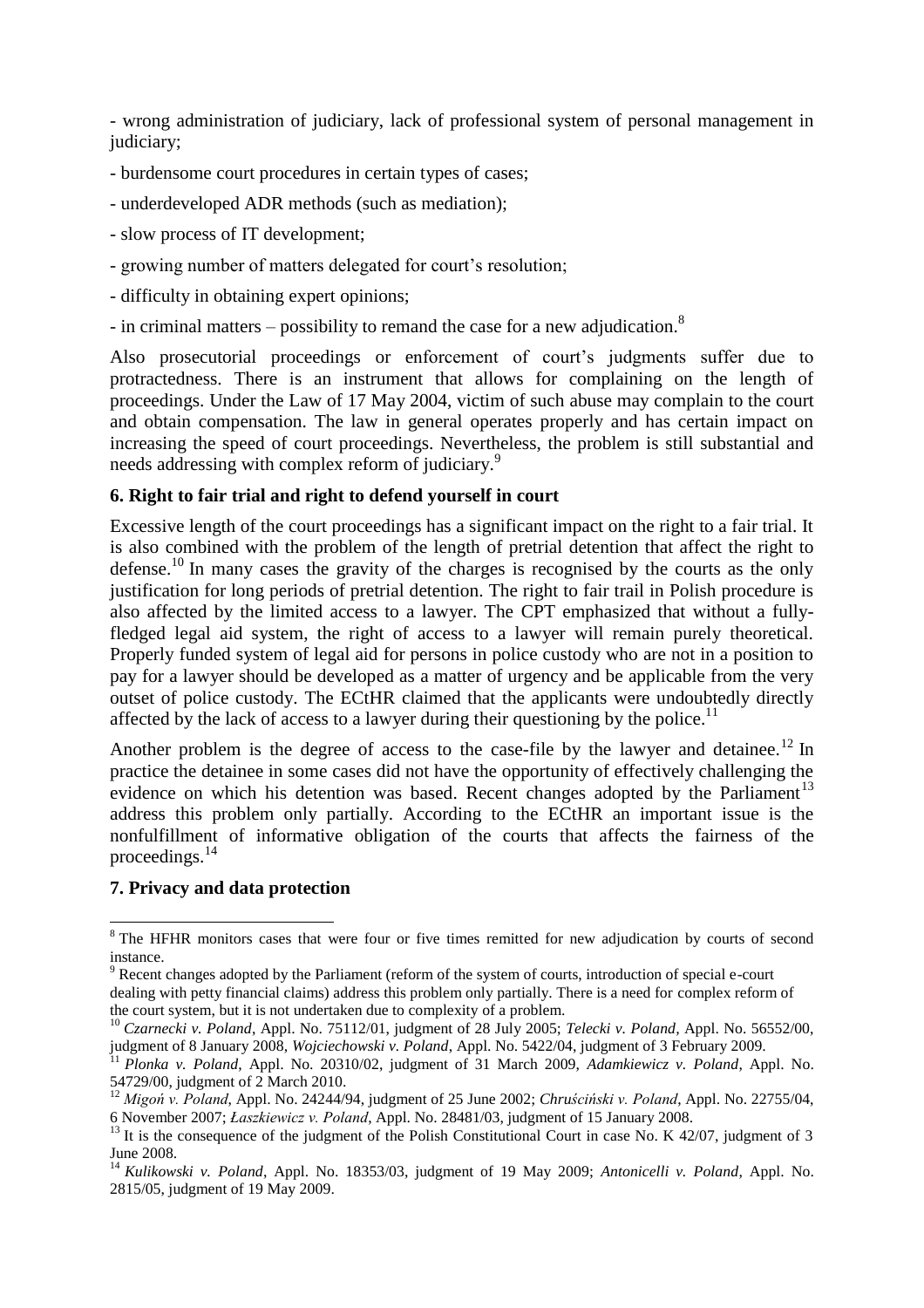The most important problems with the privacy and data protection issues concern secret services:

- insufficient regulation of retention of telecommunications data. Under current provisions police, courts, prosecutors and secret services may request phone record information and logging into BTSs data without court authorization. As a result in 2010, such data was requested in 1.4 mln cases, which is the highest number in the European Union. Furthermore, data has to be retained by the mobile telecoms for two years. The Ombudsman challenges such regulation before the Constitutional Court. There are some legislative attempts to change it, but they are still in the phase of drafting;

- secret services have extensive powers as regards the use of surveillance and operational techniques due to insufficient regulation. For example, different laws do not list the types of operational techniques that may be used by secret services and only use general authorization. It may concern such techniques as GPS, "trojan horses" installed in monitored computers or long distance microphones. As a result the Ombudsman challenged the current regulation before the Constitutional Court. The case is pending;

- individuals who were the subject of surveillance and operational techniques are neither informed about such activities nor they have the power to review the collected materials and ask for it to be destroyed. Only persons who were subsequently criminally charged have such a possibility, due to the fact that they have the access to the case file. Despite many calls by different bodies<sup>15</sup>, the Government did not undertake to create an appropriate procedure.

In general, problems mentioned above as well as problems with the explanation of numerous abuses by the secret services (including CIA prisons case) suggest that there is an insufficient parliamentary control over secret services and there is an urgent need for change in methods of supervision or in existing supervision structures.

#### **8. Freedom of speech**

 $\overline{\phantom{a}}$ 

Poland still has extensive criminal provisions that affect the freedom of speech and have "chilling effect" in this area. In particular:

- Article 212 of the Criminal Code (defamation). Despite many attempts and social campaigns, defamation is still punishable with imprisonment. The HFHR's monitoring experience<sup>16</sup> shows that defamation is often used to block the debate on matters of the public interest rather than to genuinely protect the legitimate aims. The number of defamation cases in Poland has increased significantly over that last decade and it continues to  $\text{grow}^{17}$ ;

- Article 135 para. 2 of the Criminal Code (insult of the President). The Constitutional Court in a controversial judgment declared this provision as in compliance with the Constitution<sup>18</sup>;

<sup>&</sup>lt;sup>15</sup> Including signal decision of the Constitutional Court in the case S 2/06 from 25 January 2006.

<sup>&</sup>lt;sup>16</sup> The HFHR observes and monitors numerous trials relating to the use of this provision, e.g. *Z. S. v. Łukasz* Kasprowicz (case no. IV Ka 266/11), *W.S. v. Gracjana Chojnacka* (case no. II K 1253/10), *P.W. v. Wojciech* Cieśla and Tomasz Butkiewicz (case no. III K 1295/09), Jan Kobylański v. 19 journalists (case no. VIII K 248/08). Furthermore, the HFHR is engaged in litigation of cases before the ECtHR, notably *Maciejewski v. Poland* (Appl. No. 34447/05, communicated on 10 May 2010), *Łozowska v. Poland* (Appl. No. 62716/09), *Lewandowska - Malec v. Poland* (Appl. No. 39660/07, communicated on 3 September 2009). Only in 2011 the ECtHR communicated to the Polish Government 4 cases relating to criminal responsibility for defamation.

 $17$  According to the Ministry of Justice in 2010 the number of convictions and the application of the probationary measures for defamation amounted to 246, among which 30 people were sentenced to imprisonment and additional 18 were sentenced to the public service works.

<sup>&</sup>lt;sup>18</sup> Judgment of the Polish Constitutional Court of 6 July 2011, No. P 12/09.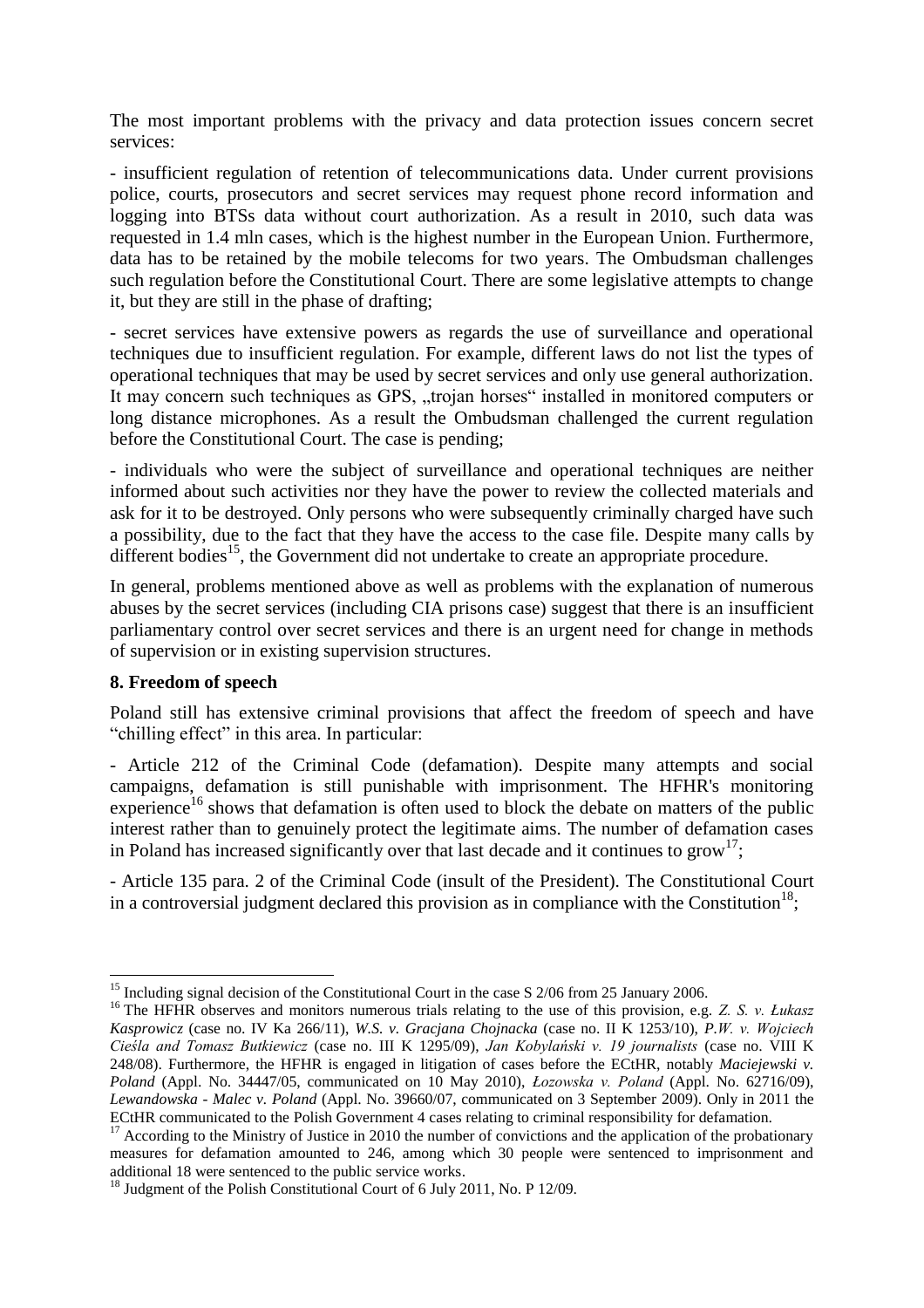- Article 196 of the Criminal Code (criminal responsibility for offending religious feelings). This provision constitutes a basis for proceedings restricting from time to time artistic freedom;

- Article 49 of the Press Law. It provides a responsibility for publishing of an interview without authorization. In *Wizerkaniuk*<sup>19</sup> Poland was criticized for criminal responsibility associated with authorization and the judgment should be implemented by Polish authorities;

- refusal to publish correction or counter-statement. This institution was challenged by the Constitutional Court<sup>20</sup>. However, the judgment has to be implemented until June 2012. It is not yet clear how it will be implemented. $^{21}$ 

In 2010, Poland was shocked by the discovery that 10 journalists were subject to the monitoring by secret services. In particular, services collected information from phone records of their mobile phones (as well as data on their location – from so called Base Transceiver Stations). The case has been highly commented in media as a threat to freedom of speech, because on the basis of such data services could easily establish sources of journalists" information. Authorities did not explain the case properly until now. One of the journalists decided to sue the Polish Central Anti-Corruption Office for the violation of his personal rights due to the collection of such data.

Another problematic issue are the standards of the freedom of expression on the Internet, concerning questions such as the ISPs' liability for the unlawful content on the web, a definition of an 'on-line press' and the obligations related to it (for example the obligation to register the web site as press), the Net neutrality or implementing restrictive measures to fight the cybercrime such as filtering and blocking of the on-line content. The biggest challenge is to review the existing legal provisions (such as the current press law designed to regulate the traditional media) and the practice of the domestic courts, in order to adjust it to the characteristics of the Internet and the 'new media'.

#### **9. Freedom of assembly**

 $\overline{\phantom{a}}$ 

Poland has a substantial problem with laws regulating the organization of assemblies and the behavior of police as regards protection of assemblies. Poland still did not implement the judgment in the Baczkowski case<sup>22</sup>. It required amendments to the procedure for organization of assemblies. Currently, organizers may receive a decision banning an assembly even one day before the assembly and they cannot appeal (and get a final decision or the court's judgments) before the planned date. Therefore, the procedure requires changes. The Ministry of Interior prepared draft changes, but they were not adopted by the Council of Ministers. Similarly, despite many practical problems, Polish law does not regulate so-called spontaneous assemblies. Any assembly must be notified at least 3 days in advance. In all other cases, any spontaneous gathering of people is considered illegal. There are cases pending before Polish courts for organizing such assemblies.

On 11 November 2011, the National Day of Poland, a series of demonstrations took place in Poland. Some of them resulted in the necessity of using force by the police. According to the report prepared by the HFHR, the police sometimes used force excessively and sometimes was not present in especially dangerous places. Events on 11 November 2011 provoked the

<sup>19</sup> *Wizerkaniuk v. Poland*, Appl. No. 18990/05, the judgment of 5 July 2011.

<sup>&</sup>lt;sup>20</sup> Judgment of the Polish Constitutional Court of December 1, 2010, No. K 41/07.

<sup>&</sup>lt;sup>21</sup> See for example the case: *P. K. v. Robert Krasowski*, case no III K 341/10. The HFHR conducts also several cases before the ECtHR concerning the criminal responsibility for refusing the publication of the correction, eg.: *Sroka v. Poland* (Appl. No. 42801/07) and *Kaperzyński v. Poland* (Appl. No. 43206/07).

<sup>&</sup>lt;sup>22</sup> Baczkowski and others v. Poland, Appl. No. 1543/06, judgment of 3 May 2007.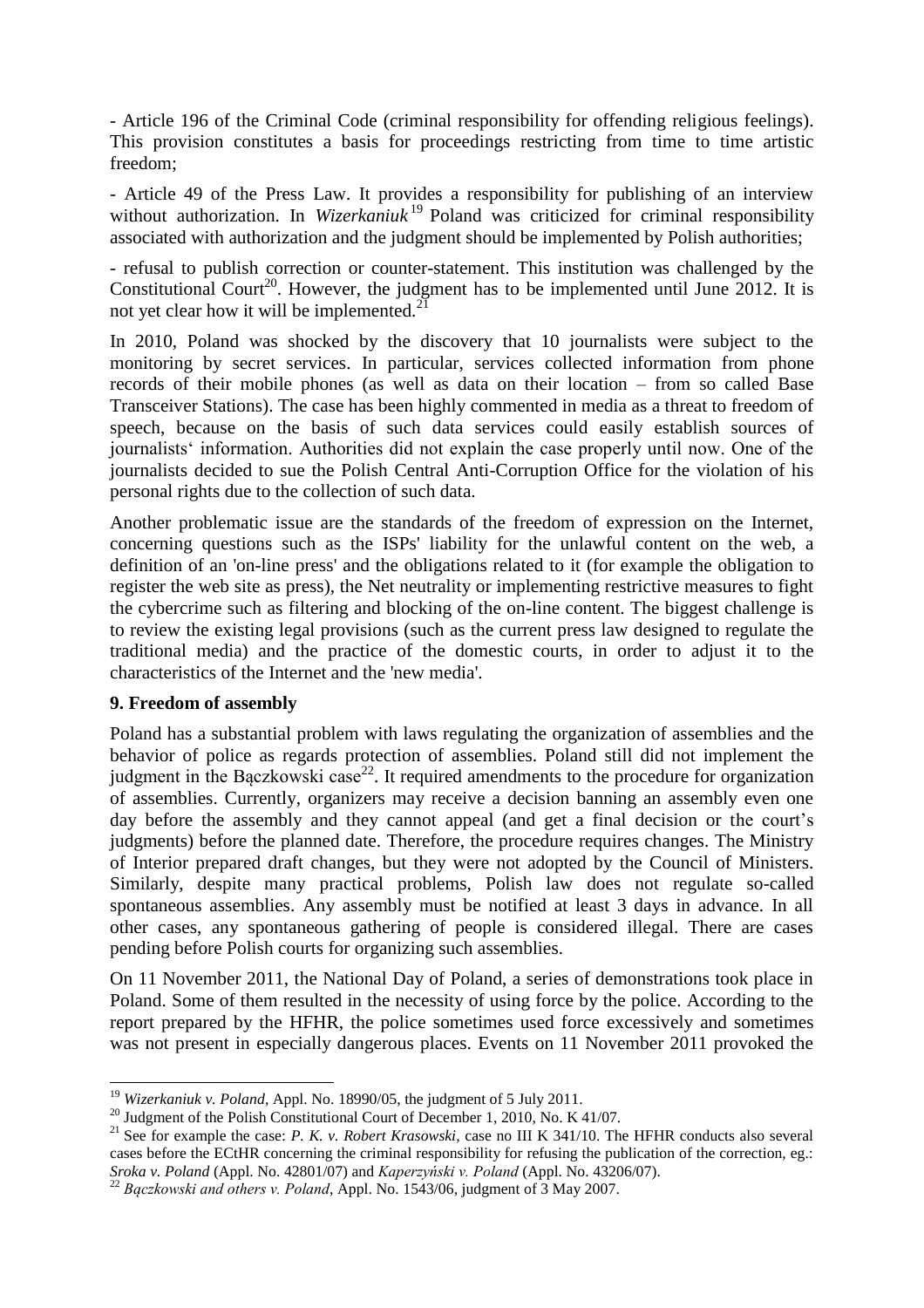President of Poland to propose amendments to the Law on Assemblies (the project was submitted to the Parliament on 24 November 2011). In particular they provided for the prohibition of using masques during demonstration as well as an increase of responsibility for organizers of assemblies. In the opinion of the HFHR those amendments are not in accordance with the Constitution. They also ignore *Baczkowski* standard and need to regulate spontaneous assemblies.

# **10. Anti-Discrimination laws**

On 3 December 2010 the Polish Parliament adopted the Law on Implementation of Certain Provisions of the EU on Counteracting Discrimination. The Law has been long awaited. However, it has been met with disappointment. The scope of the Law is only restricted to the implementation of the EU anti-discrimination directives. The Government did not try to adopt a comprehensive anti-discrimination law covering all major discrimination grounds and including different areas of social life, where discrimination may happen. Under the Law of 3 December 2010, the Ombudsman is regarded as an "equality body". However, the Parliament did not provide additional money in the budget that would cover the costs of additional staff required to perform new functions.

Currently, there is no effort by the Government to expand the scope of the anti-discrimination law. Furthermore, there is a lack of comprehensive policy of the Government in this regard. HFHR would like to indicate that:

- Poland still did not ratify the UN Convention on Rights of Persons with Disabilities,

- Poland did not ratify the Protocol No. 12 to the European Convention on Human Rights, there were many concerns regarding the activities of the Polish Plenipontiary for Equal Status Ms. Elżbieta Radziszewska:

- the Government ignores major discussions on anti-discrimination policies, such as those on LGBT rights. For example, during the last term of the Polish Parliament, draft law on samesex partnerships, modelled on French PACS, was submitted to the Parliament and supported by left- wing party. However, the ruling party in general ignored the topic and did not want to make a proper review of this law.

# **11. Women's rights**

Access to reproductive rights is still a significant problem in Poland. Poland did not implement properly  $Tysiqc$  case<sup>23</sup>, which concerned access to therapeutic abortion. Procedure of reviewing the decision of doctor refusing an abortion is too long and ineffective. The Committee of Ministers of the Council of Europe still examines the case. Furthermore, in new case – *R.R. v. Poland*<sup>24</sup> the ECtHR found that refusal to provide a woman with appropriate diagnostic services and lack of information on status of foetus, constitutes a violation of prohibition of inhuman and degrading treatment. There are two other important cases communicated to the Government that concern the same problem. *P. and S. v. Poland*<sup>25</sup> concerns serious difficulties in obtaining abortion by a 14-year old girl, who was raped. This case is additionally significant, due to the fact that a Catholic priest visited the girl in hospital and attempted to discourage her from having an abortion. Another communicated case - *Z. v.*  Poland<sup>26</sup> - concerns the death of a woman, which resulted from the lack of proper medical treatment. Allegedly, doctors were afraid of the status of the foetus and failed to undertake

 $\overline{\phantom{a}}$ <sup>23</sup> Alicja Tysiąc v. Poland, Appl. No. 5410/03, judgment of 20 March 2007.

<sup>24</sup> *R.R. v. Poland*, Appl. No.27617/04, judgment of 26 May 2011.

<sup>25</sup> *P. and S. v. Poland*, Appl. No. 57375/08.

<sup>26</sup> *Z. v. Poland*, Application No. 46132/08.